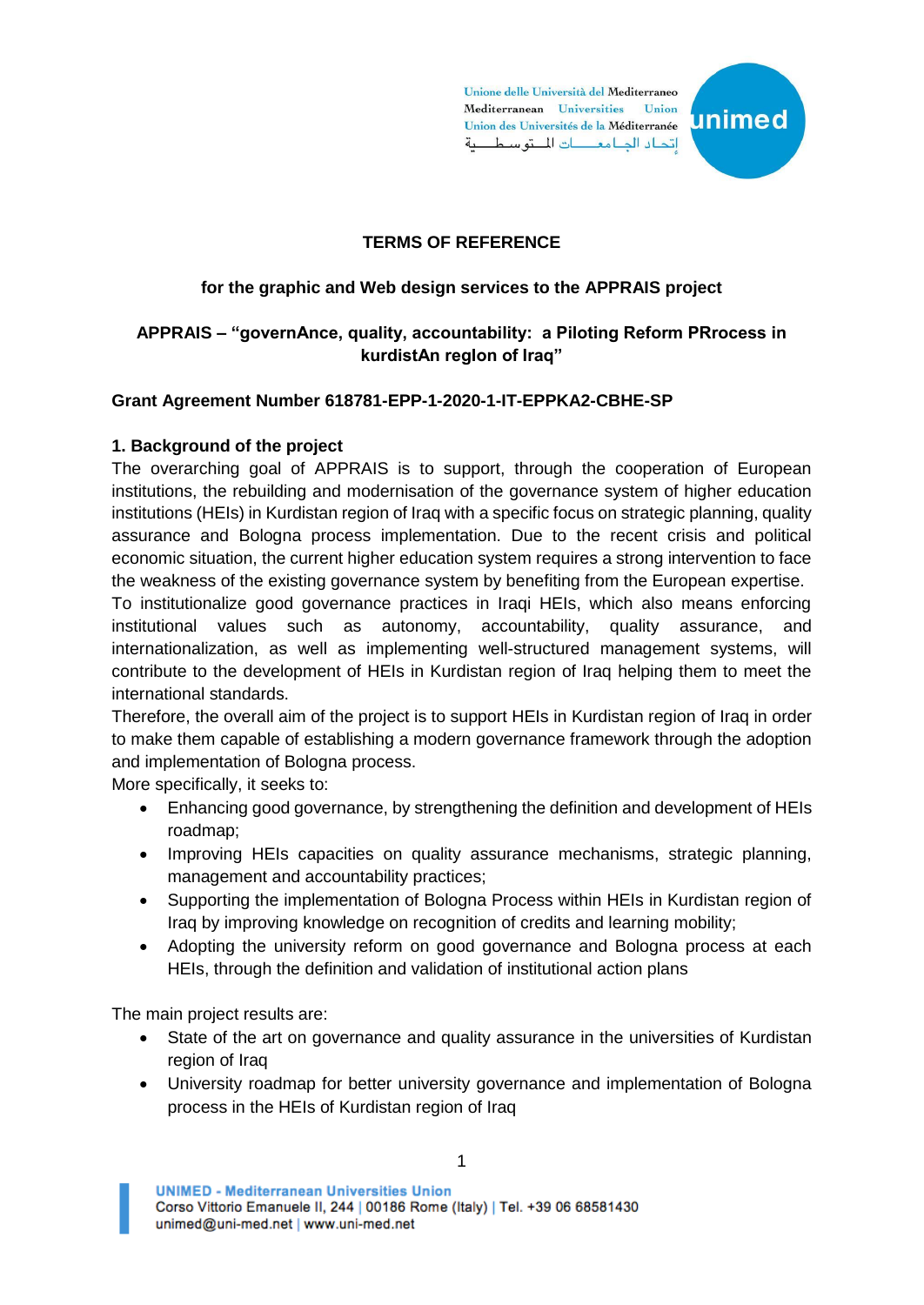Unione delle Università del Mediterraneo Mediterranean Universities Union Union des Universités de la Méditerranée اتحاد الدامعات للتوسطية



- 56 university leaders (presidents, vice-presidents, heads of IROs and QA responsibles) upskilled on strategic planning, quality assurance and credits recognition
- 80 administrative staff upskilled on university administrative management, quality assurance and internationalisation strategies
- Further 160 university staff (20 people from each HEI) benefit from the institutional ToTs during the harmonisation phase
- 8 shared strategic institutional plans validated by the KRI Ministry and adopted by the HEIs in Kurdistan.

The project is funded in the framework of the Erasmus+ CBHE Programme of the European Union under the Grant agreement number 618781-EPP-1-2020-1-IT-EPPKA2-CBHE-SP

The project is carried out by:

- 1. UNIMED Mediterranean Universities Union, Italy (coordinator)
- 2. Università di Pisa, Italy
- 3. Oslo University, Norway
- 4. University of Murcia, Spain
- 5. University of Evora, Portugal
- 6. Salaheddine University, Iraq
- 7. University of Sulaymania, Iraq
- 8. University of Duhok, Iraq
- 9. Halabja University, Iraq
- 10. Duhok Polytechnic University, Iraq
- 11. University of Garmian, Iraq
- 12. University of Zakho, Iraq
- 13. Charmo University, Iraq
- 14. Ministry of Higher Education and Scientific Research, KRG, Iraq

Project duration: From 15 January 2021 to 14 January 2024

#### **2. Main tasks of the service**

The service includes the following tasks:

#### **2.1. Project visual identity and branding**

- Design of the logo of the project
- Development of project visual identity and branding style, together with branding guidelines for digital and printed materials
- Digital template for public documents (events' reports, press releases, events agenda, etc.)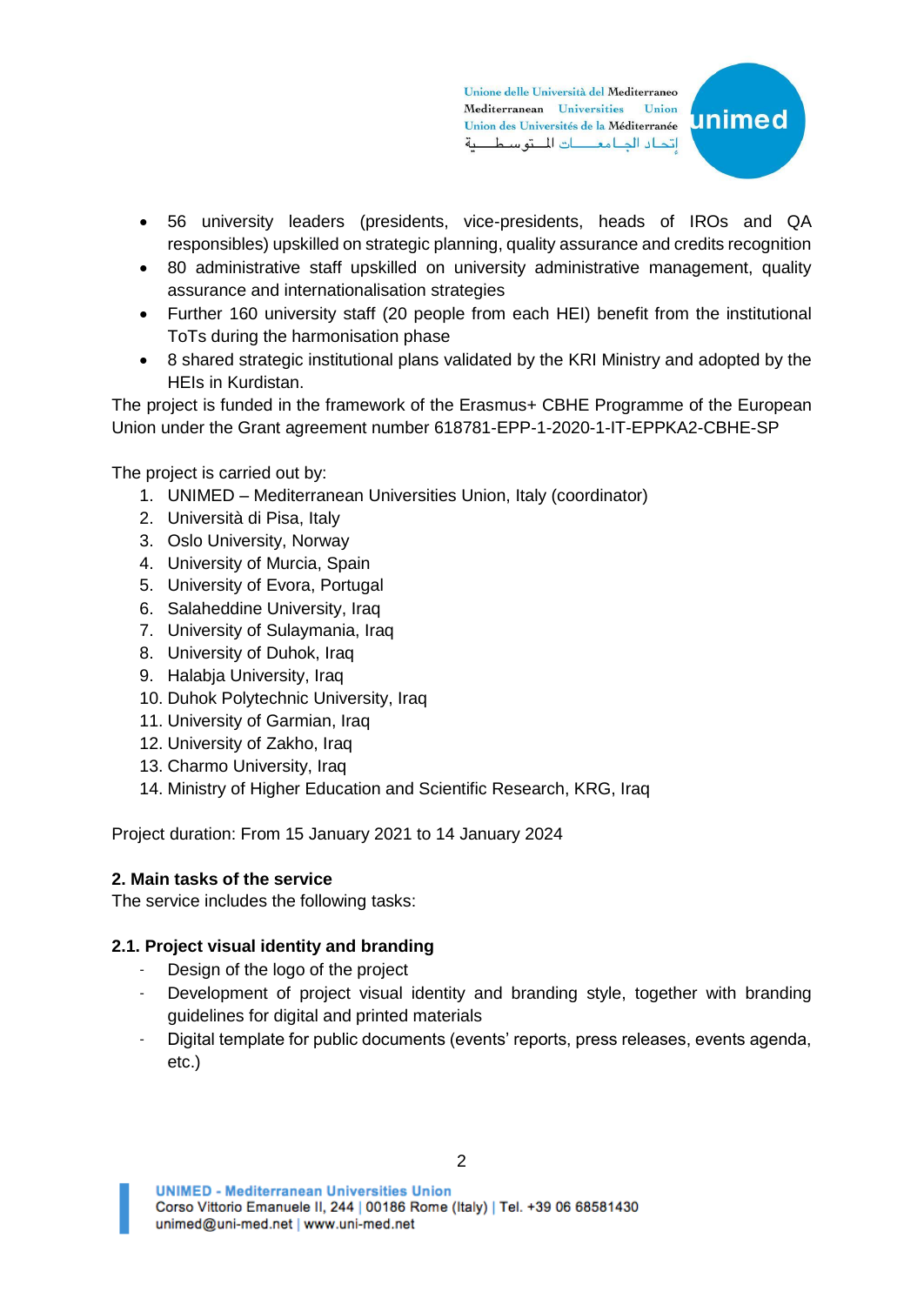Unione delle Università del Mediterraneo Mediterranean Universities Union Union des Universités de la Méditerranée اتحاد الحامعات للتوسطية



# **2.2 Project website**

The domain name is[: www.appraisproject.eu.](http://www.appraisproject.eu/) The website should incorporate the project logo that has to be also conceived and designed as well as the logo of the agency of the European Commission and the disclaimer as indicated [here.](https://wayback.archive-it.org/12090/20210122031341/https:/eacea.ec.europa.eu/about-eacea/visual-identity-and-logos-eacea/erasmus-visual-identity-and-logos_en)

APPRAIS website will serve several functions:

- Diffuse information about International Cooperation Erasmus+ project entitled **APPRAIS "governAnce, quality, accountability: a Piloting Reform PRrocess in kurdistAn regIon of Iraq".** The production of a website is an integral part of the project and key to the dissemination strategy. It should reach a wide audience on an international scale giving visitors details on the project in general, activities carried out during the project lifetime, the partnership and project results. It should have an integrated statistics tool to track the geographic location of visitors, number of connections per month, etc.
- The website should be available in English and Kurdish languages.

# **2.2.1 Content Management System (CMS):**

The website should be managed by a user friendly and largely used CMS to let the project partners publish contents a modifying the pages autonomously, without changing the overall design and architecture of the website.

### **2.2.2 Search engine optimization:**

The website should design and information architecture should be optimised for search engines. Potential visitors should be able to find the website when they write Apprais, apprais, APPRAIS **"governAnce, quality, accountability: a Piloting Reform PRrocess in kurdistAn regIon of Iraq**".

### **2.2.3 Integration with social media**

The project's website should be fully integrated with social media (Facebook page)

- While publishing a post or a news on the website there should be the possibility to share it directly from the CMS
- The visitors of the website should have a tool bar to share the posts and news directly on the main social media platforms (Facebook page)
- Creation of a YT channel where training materials and other contents will be made available and integrated with the project website.

### **2.2.4 Website information architecture and navigation**

For easy navigation, a menu bar function could be integrated along the bottom of each page. A search feature at the top of the page should also be available in order that visitors can carry out quick searches across the website.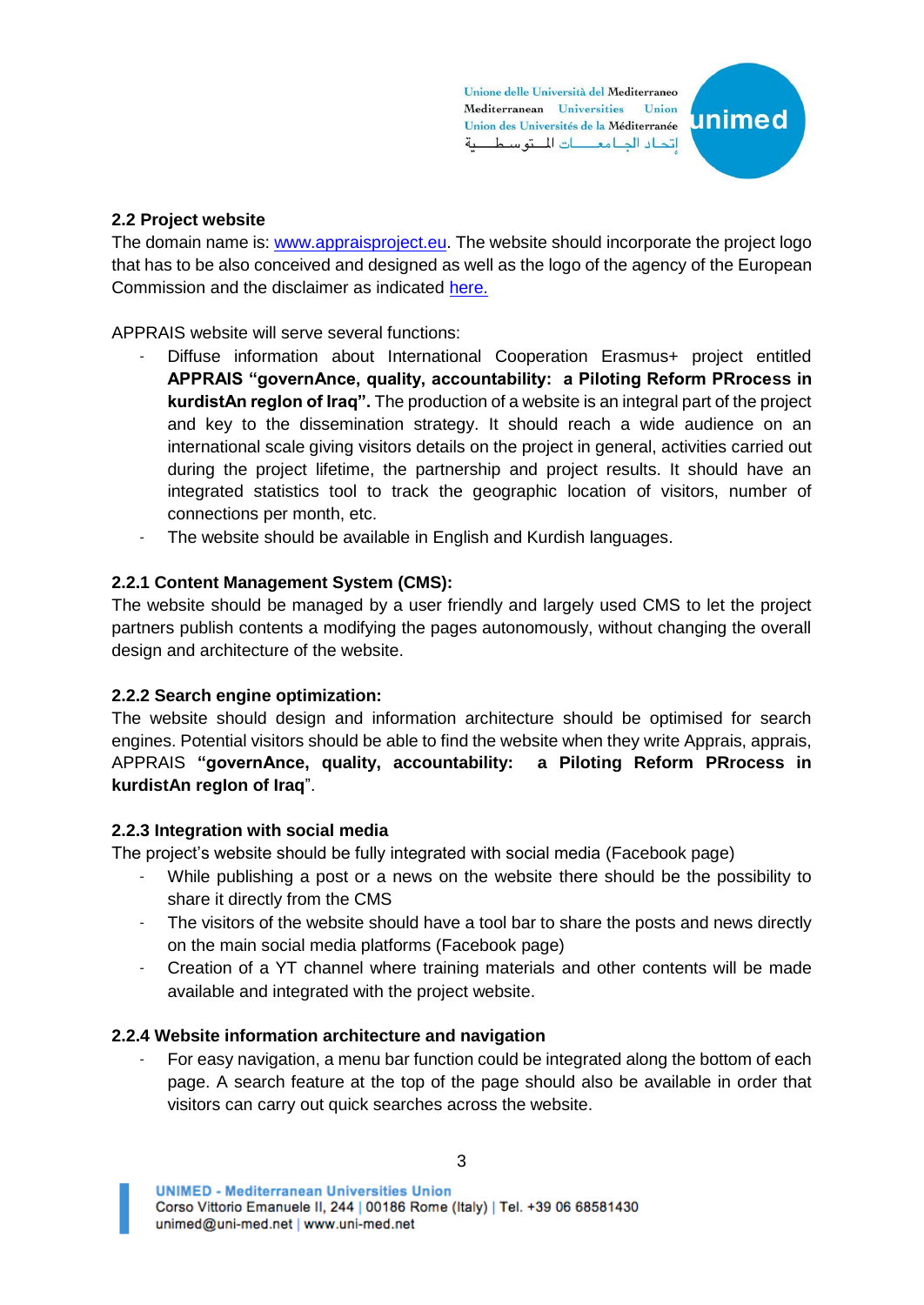Unione delle Università del Mediterraneo Mediterranean Universities Union Union des Universités de la Méditerranée اتحاد الدامعات للتوسطية



- Home page Very brief outline of the project detailing the full title and key objectives, news feature allowing 3 news extracts to be shown with a picture, flash news feature allowing 3 extracts to be shown (without photo) and allowing links to social media pages (Facebook page)
- About APPRAIS– Detail on project activities on  $1<sup>st</sup>$  page with possibility to integrate 8 separate sections for the 8 different project 'Work Packages' of the project with a menu on the left to access each section
- Partnership Logos and Names of 14 project partners. They are full partners distinction to be made by country including flags from each country (Portugal, Italy, Spain, Norway and Kurdistan region of Iraq). Function which allows visitors to click on logo of each partner and be directed to their website page in a new window
- Blog Page scheduling and reporting on key project events and news will require a 'news' style function to put articles up about events that have taken place with possibility to upload photos, videos and documents (word/pdf/ppt/excel/etc.) and calendar function to indicate dates of upcoming events, of meetings and training performed or to perform
- Project Results Page dedicated to publishing project results which must be made available to the public. Possibility to upload/download all types of documents (word/pdf/ppt/excel/etc.)
- Project Activities Page dedicated to put in evidence the project steps and activities to be perform
- Photos/Videos Page dedicated to photos and videos taken during the project lifetime, will require a caption function so visitors will have some information on the media shown
- Contact Us page with contact details of Project Coordinator for enquiries / contact email address, postal address

# **2.2.5: Monitoring visits**

The website should have an integrated statistics tool (i.ie. Google Analytics) to monitor and track visits, the geographic location of visitors, number of connections per month, etc. Website visits monitoring and analytics should be reported in a summary document on an annual basis. Reports should be written in English.

### **3. Production of dissemination promotional material for the project:**

This includes the design of the following documents:

- $\checkmark$  Conception of the information documents concerning the project APPRAIS (postcard ...)
- $\checkmark$  Project's Brochure to communicate the project to specific target groups and communicate the objectives and expected results will be designed and realized
- ✓ Flyer
- ✓ Roll-up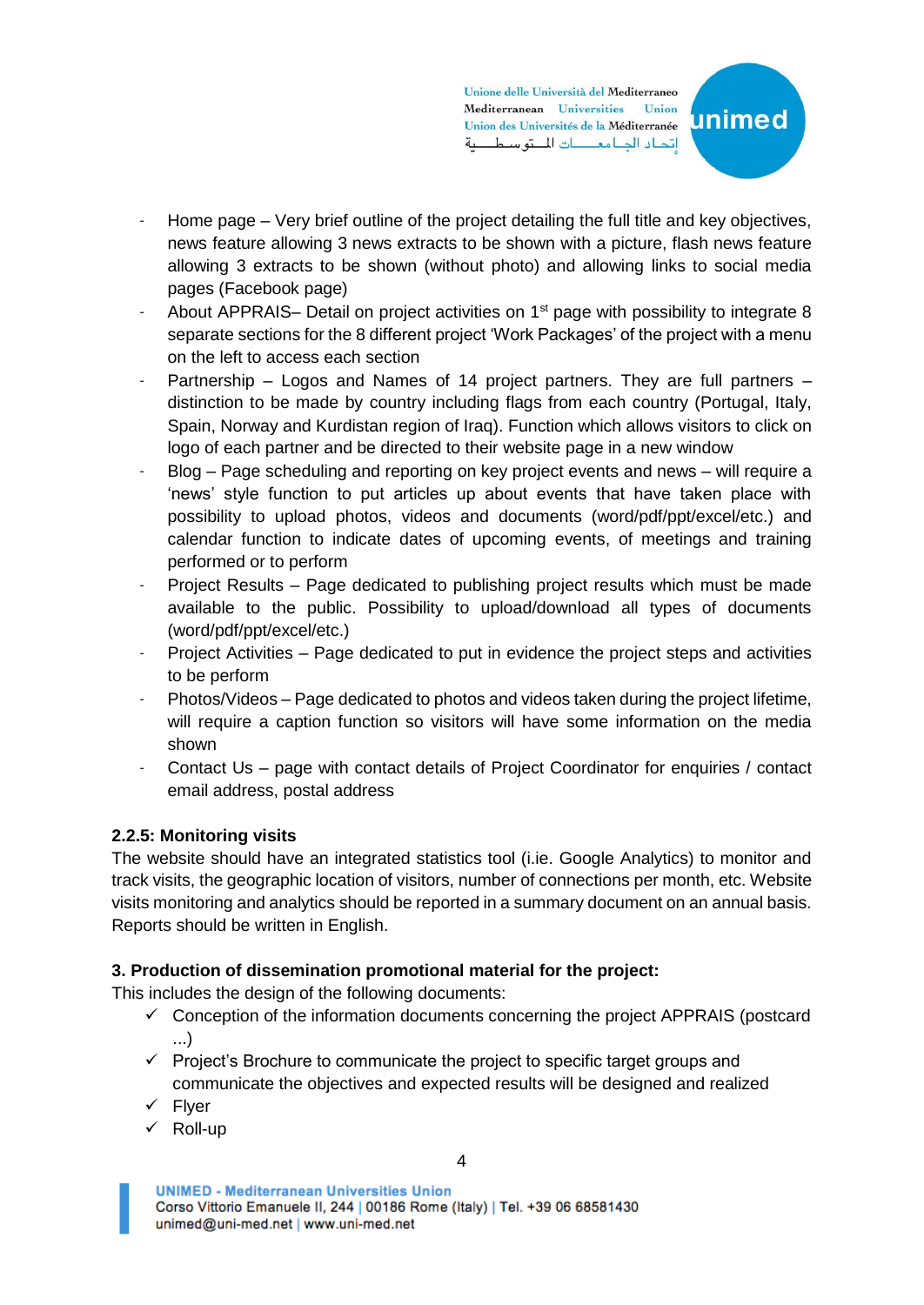Unione delle Università del Mediterraneo Mediterranean Universities Union Union des Universités de la Méditerranée اتحاد الدامع التوسطية



- ✓ Posters
- $\checkmark$  PPT template
- $\checkmark$  Activities report template
- ✓ Banner for Social Media
- $\checkmark$  A promotional video on the activities and results of the project in English will be produced for HEIs and other stakeholders, to engage students and engage other stakeholders. The video will be shown at the various events, and will also be available on YouTube.

#### **4. Expected Products**

In specific terms, the consultant appointed is expected to deliver:

| <b>Product/Service</b>                                        | <b>Delivery Date</b>    |
|---------------------------------------------------------------|-------------------------|
|                                                               |                         |
| Logo (3 proposals to selected by the partnership)             | 21/05/2021              |
|                                                               |                         |
| Final Logo delivery and branding guidelines                   | 28/05/2021              |
| Digital template for public documents (events' reports, press | 04/06/2021              |
| releases, events agenda, etc.)                                |                         |
|                                                               |                         |
| Project website                                               | 25/06/2021              |
|                                                               | and regular updates     |
| Branding materials (leaflet, flyer, roll-up, banner, poster,  | multiple delivery dates |
| brochure, postcard)                                           |                         |
| Project video                                                 | 14/12/2022              |
|                                                               |                         |

Deliverables clause: once a company is selected, the contract may be amended with time and materials to capture new specific developments upon request of the APPRAIS consortium. All products have to be delivered under an open license (e.g. Creative Commons CC-BY).

### **5. Contract Period**

The contract shall be carried out during the eligibility period of the project, which is 15 January 2021 – 14 January 2024. In case of an extension to the eligibility period of the project, the contract period is intended to be extended accordingly.

### **6. Form of Contract**

Goods or services ordered by the APPRAIS project shall be in accordance with the APPRAIS conditions of contract. The Terms and Conditions are those of the contractor which is UNIMED - Mediterranean Universities Union.